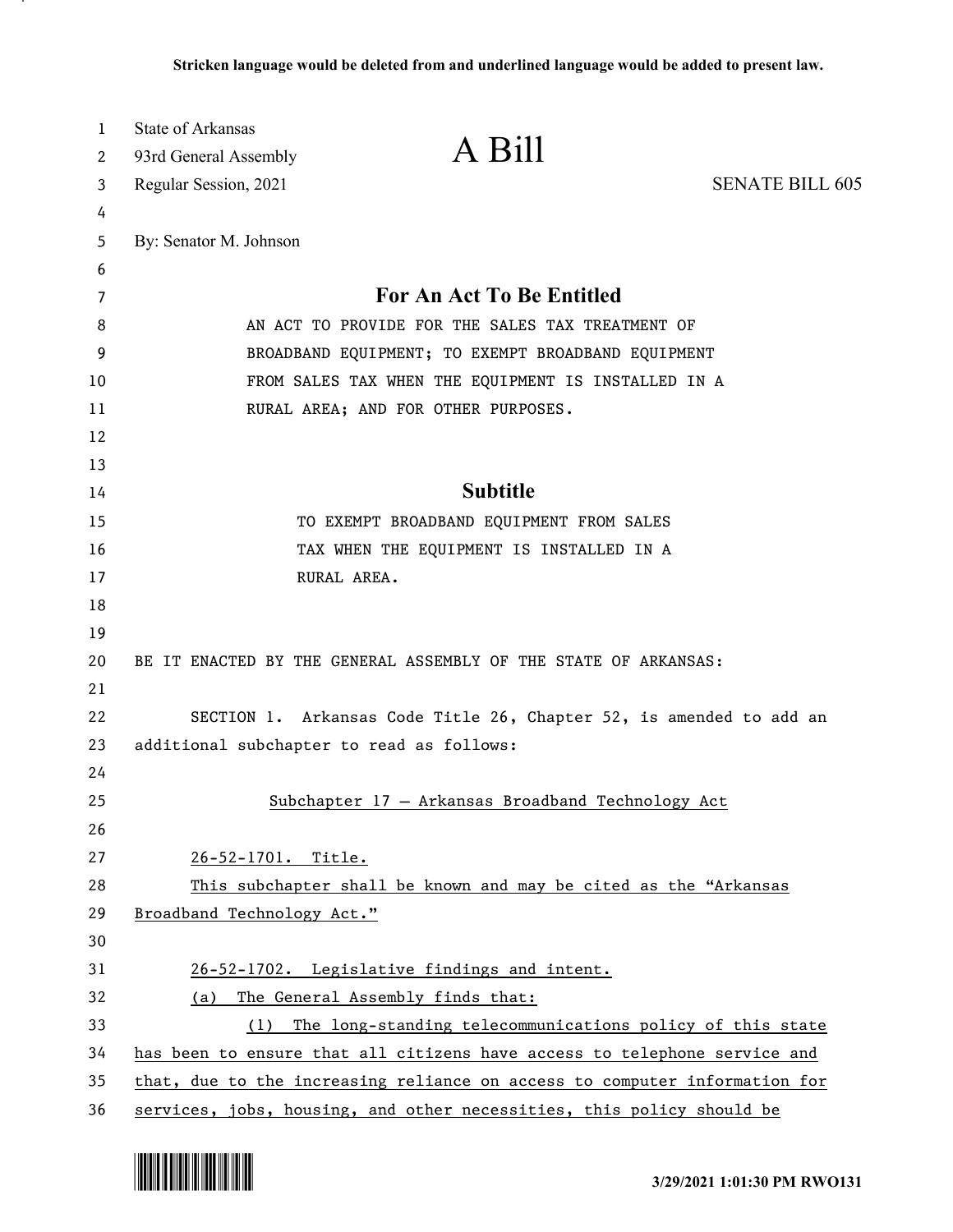| $\mathbf 1$ | broadened to include high-speed access to the internet;                       |  |
|-------------|-------------------------------------------------------------------------------|--|
| 2           | (2)(A) Arkansans' ability to access the internet in all parts of              |  |
| 3           | the state is critical for:                                                    |  |
| 4           | Arkansas to remain competitive in the fields of<br>(i)                        |  |
| 5           | business and education; and                                                   |  |
| 6           | State and local governments to provide<br>(ii)                                |  |
| 7           | services, both now and in the future.                                         |  |
| 8           | (B) Arkansans' ability to access the full potential of the                    |  |
| 9           | Internet requires having the most advanced telecommunications infrastructure; |  |
| 10          | and                                                                           |  |
| 11          | The growth of high-speed access to the Internet has occurred<br>(3)           |  |
| 12          | predominately in areas of this state with higher population density and       |  |
| 13          | development, which has led to a "digital divide" between areas of the state   |  |
| 14          | with less population density and development;                                 |  |
| 15          | The intent of this act is to:<br>(b)                                          |  |
| 16          | Increase access to high-speed internet in areas with less<br>(1)              |  |
| 17          | population density and infrastructure development; and                        |  |
| 18          | Provide certain tax incentives to businesses that install<br>(2)              |  |
| 19          | and manage equipment to enable high-speed access to the internet.             |  |
| 20          |                                                                               |  |
| 21          | 26-52-1703. Definitions.                                                      |  |
| 22          | As used in this subchapter:                                                   |  |
| 23          | (1) "Broadband equipment" means the infrastructure, materials,                |  |
| 24          | and other facilities designed to provide regulated or nonregulated            |  |
| 25          | connectivity to a high-speed, high-capacity transmission medium that can      |  |
| 26          | carry signals from multiple independent network carriers:                     |  |
| 27          | (A) Over electric power lines, communication lines,                           |  |
| 28          | antennas, or related facilities, whether above or below ground; or            |  |
| 29          | Wirelessly; and<br>(B)                                                        |  |
| 30          | "Rural area" means:<br>(2)                                                    |  |
| 31          | (A) An unincorporated part of an Arkansas county; or                          |  |
| 32          | A municipality or town in Arkansas that has a<br>(B)                          |  |
| 33          | population of less than two thousand five hundred (2,500) people according to |  |
| 34          | the most recent federal decennial census.                                     |  |
| 35          |                                                                               |  |
| 36          | 26-52-1704. Sales tax exemption.                                              |  |